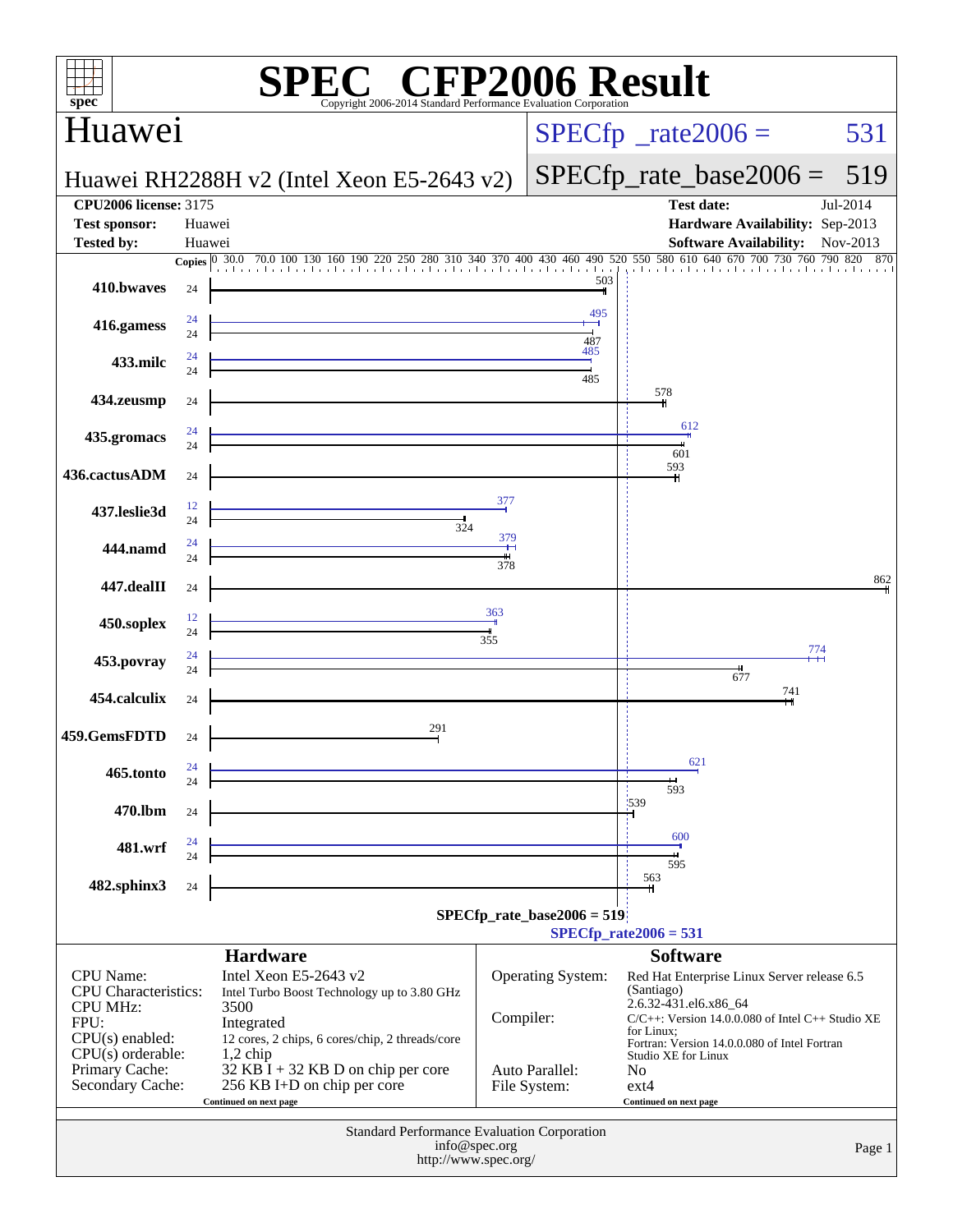

#### Huawei

### $SPECTp_rate2006 = 531$

[System State:](http://www.spec.org/auto/cpu2006/Docs/result-fields.html#SystemState) Run level 3 (multi-user)<br>Base Pointers: 32/64-bit

[Peak Pointers:](http://www.spec.org/auto/cpu2006/Docs/result-fields.html#PeakPointers) 32/64-bit [Other Software:](http://www.spec.org/auto/cpu2006/Docs/result-fields.html#OtherSoftware) None

Huawei RH2288H v2 (Intel Xeon E5-2643 v2)

## [SPECfp\\_rate\\_base2006 =](http://www.spec.org/auto/cpu2006/Docs/result-fields.html#SPECfpratebase2006) 519

**[CPU2006 license:](http://www.spec.org/auto/cpu2006/Docs/result-fields.html#CPU2006license)** 3175 **[Test date:](http://www.spec.org/auto/cpu2006/Docs/result-fields.html#Testdate)** Jul-2014 **[Test sponsor:](http://www.spec.org/auto/cpu2006/Docs/result-fields.html#Testsponsor)** Huawei **[Hardware Availability:](http://www.spec.org/auto/cpu2006/Docs/result-fields.html#HardwareAvailability)** Sep-2013 **[Tested by:](http://www.spec.org/auto/cpu2006/Docs/result-fields.html#Testedby)** Huawei **[Software Availability:](http://www.spec.org/auto/cpu2006/Docs/result-fields.html#SoftwareAvailability)** Nov-2013

[L3 Cache:](http://www.spec.org/auto/cpu2006/Docs/result-fields.html#L3Cache) 25 MB I+D on chip per chip<br>Other Cache: None [Other Cache:](http://www.spec.org/auto/cpu2006/Docs/result-fields.html#OtherCache) [Memory:](http://www.spec.org/auto/cpu2006/Docs/result-fields.html#Memory) 256 GB (16 x 16 GB 2Rx4 PC3-14900R-13 ,ECC) [Disk Subsystem:](http://www.spec.org/auto/cpu2006/Docs/result-fields.html#DiskSubsystem) 1 x 300 GB SAS, 10000 RPM

| Other Hardware:  |               | None           |       |                |       |                      |            |               |                |              |                |              |                |              |  |
|------------------|---------------|----------------|-------|----------------|-------|----------------------|------------|---------------|----------------|--------------|----------------|--------------|----------------|--------------|--|
|                  |               |                |       |                |       | <b>Results Table</b> |            |               |                |              |                |              |                |              |  |
|                  | <b>Base</b>   |                |       |                |       |                      |            | <b>Peak</b>   |                |              |                |              |                |              |  |
| <b>Benchmark</b> | <b>Copies</b> | <b>Seconds</b> | Ratio | <b>Seconds</b> | Ratio | <b>Seconds</b>       | Ratio      | <b>Copies</b> | <b>Seconds</b> | <b>Ratio</b> | <b>Seconds</b> | <b>Ratio</b> | <b>Seconds</b> | <b>Ratio</b> |  |
| 410.bwaves       | 24            | 651            | 501   | 647            | 504   | 649                  | 503        | 24            | 651            | 501          | 647            | 504          | 649            | <u>503</u>   |  |
| 416.gamess       | 24            | 964            | 487   | 964            | 487   | 965                  | 487        | 24            | 987            | 476          | 949            | 495          | 950            | 495          |  |
| 433.milc         | 24            | 454            | 485   | 454            | 485   | 454                  | 485        | 24            | 454            | 485          | 454            | 485          | 454            | 485          |  |
| 434.zeusmp       | 24            | 379            | 576   | 378            | 578   | 377                  | <b>580</b> | 24            | 379            | 576          | 378            | 578          | 377            | 580          |  |
| 435.gromacs      | 24            | 284            | 604   | 285            | 601   | 285                  | 601        | 24            | 280            | 612          | 280            | 612          | 282            | 608          |  |
| 436.cactusADM    | 24            | 480            | 597   | 484            | 592   | 483                  | <u>593</u> | 24            | 480            | 597          | 484            | 592          | 483            | <u>593</u>   |  |
| 437.leslie3d     | 24            | 698            | 323   | 695            | 325   | 696                  | 324        | 12            | 299            | 377          | 300            | 376          | 299            | 377          |  |
| 444.namd         | 24            | 510            | 378   | 513            | 375   | 504                  | 382        | 24            | 508            | 379          | 496            | 388          | 509            | 378          |  |
| 447.dealII       | 24            | 319            | 862   | 319            | 861   | 318                  | 864        | 24            | 319            | 862          | 319            | 861          | 318            | 864          |  |
| 450.soplex       | 24            | 563            | 355   | 563            | 355   | 561                  | 357        | 12            | 276            | 363          | 276            | 363          | 275            | 364          |  |
| 453.povray       | 24            | 190            | 673   | 188            | 678   | 189                  | 677        | 24            | 167            | 763          | 163            | 782          | 165            | <u>774</u>   |  |
| 454.calculix     | 24            | 267            | 741   | 270            | 733   | 267                  | 743        | 24            | 267            | 741          | 270            | 733          | 267            | 743          |  |

[Base Pointers:](http://www.spec.org/auto/cpu2006/Docs/result-fields.html#BasePointers)

#### Results appear in the [order in which they were run.](http://www.spec.org/auto/cpu2006/Docs/result-fields.html#RunOrder) Bold underlined text [indicates a median measurement.](http://www.spec.org/auto/cpu2006/Docs/result-fields.html#Median) **[Submit Notes](http://www.spec.org/auto/cpu2006/Docs/result-fields.html#SubmitNotes)**

[459.GemsFDTD](http://www.spec.org/auto/cpu2006/Docs/459.GemsFDTD.html) 24 876 291 **[876](http://www.spec.org/auto/cpu2006/Docs/result-fields.html#Median) [291](http://www.spec.org/auto/cpu2006/Docs/result-fields.html#Median)** 875 291 24 876 291 **[876](http://www.spec.org/auto/cpu2006/Docs/result-fields.html#Median) [291](http://www.spec.org/auto/cpu2006/Docs/result-fields.html#Median)** 875 291 [465.tonto](http://www.spec.org/auto/cpu2006/Docs/465.tonto.html) 24 403 586 397 594 **[398](http://www.spec.org/auto/cpu2006/Docs/result-fields.html#Median) [593](http://www.spec.org/auto/cpu2006/Docs/result-fields.html#Median)** 24 **[380](http://www.spec.org/auto/cpu2006/Docs/result-fields.html#Median) [621](http://www.spec.org/auto/cpu2006/Docs/result-fields.html#Median)** 380 622 380 621 [470.lbm](http://www.spec.org/auto/cpu2006/Docs/470.lbm.html) 24 612 539 **[612](http://www.spec.org/auto/cpu2006/Docs/result-fields.html#Median) [539](http://www.spec.org/auto/cpu2006/Docs/result-fields.html#Median)** 611 540 24 612 539 **[612](http://www.spec.org/auto/cpu2006/Docs/result-fields.html#Median) [539](http://www.spec.org/auto/cpu2006/Docs/result-fields.html#Median)** 611 540 [481.wrf](http://www.spec.org/auto/cpu2006/Docs/481.wrf.html) 24 450 596 **[451](http://www.spec.org/auto/cpu2006/Docs/result-fields.html#Median) [595](http://www.spec.org/auto/cpu2006/Docs/result-fields.html#Median)** 454 591 24 **[447](http://www.spec.org/auto/cpu2006/Docs/result-fields.html#Median) [600](http://www.spec.org/auto/cpu2006/Docs/result-fields.html#Median)** 447 600 448 598 [482.sphinx3](http://www.spec.org/auto/cpu2006/Docs/482.sphinx3.html) 24 836 559 **[830](http://www.spec.org/auto/cpu2006/Docs/result-fields.html#Median) [563](http://www.spec.org/auto/cpu2006/Docs/result-fields.html#Median)** 829 564 24 836 559 **[830](http://www.spec.org/auto/cpu2006/Docs/result-fields.html#Median) [563](http://www.spec.org/auto/cpu2006/Docs/result-fields.html#Median)** 829 564

 The numactl mechanism was used to bind copies to processors. The config file option 'submit' was used to generate numactl commands to bind each copy to a specific processor. For details, please see the config file.

#### **[Operating System Notes](http://www.spec.org/auto/cpu2006/Docs/result-fields.html#OperatingSystemNotes)**

Stack size set to unlimited using "ulimit -s unlimited"

#### **[Platform Notes](http://www.spec.org/auto/cpu2006/Docs/result-fields.html#PlatformNotes)**

 Sysinfo program /spec/config/sysinfo.rev6818 \$Rev: 6818 \$ \$Date:: 2012-07-17 #\$ e86d102572650a6e4d596a3cee98f191 running on localhost Tue Jul 8 23:33:36 2014

Continued on next page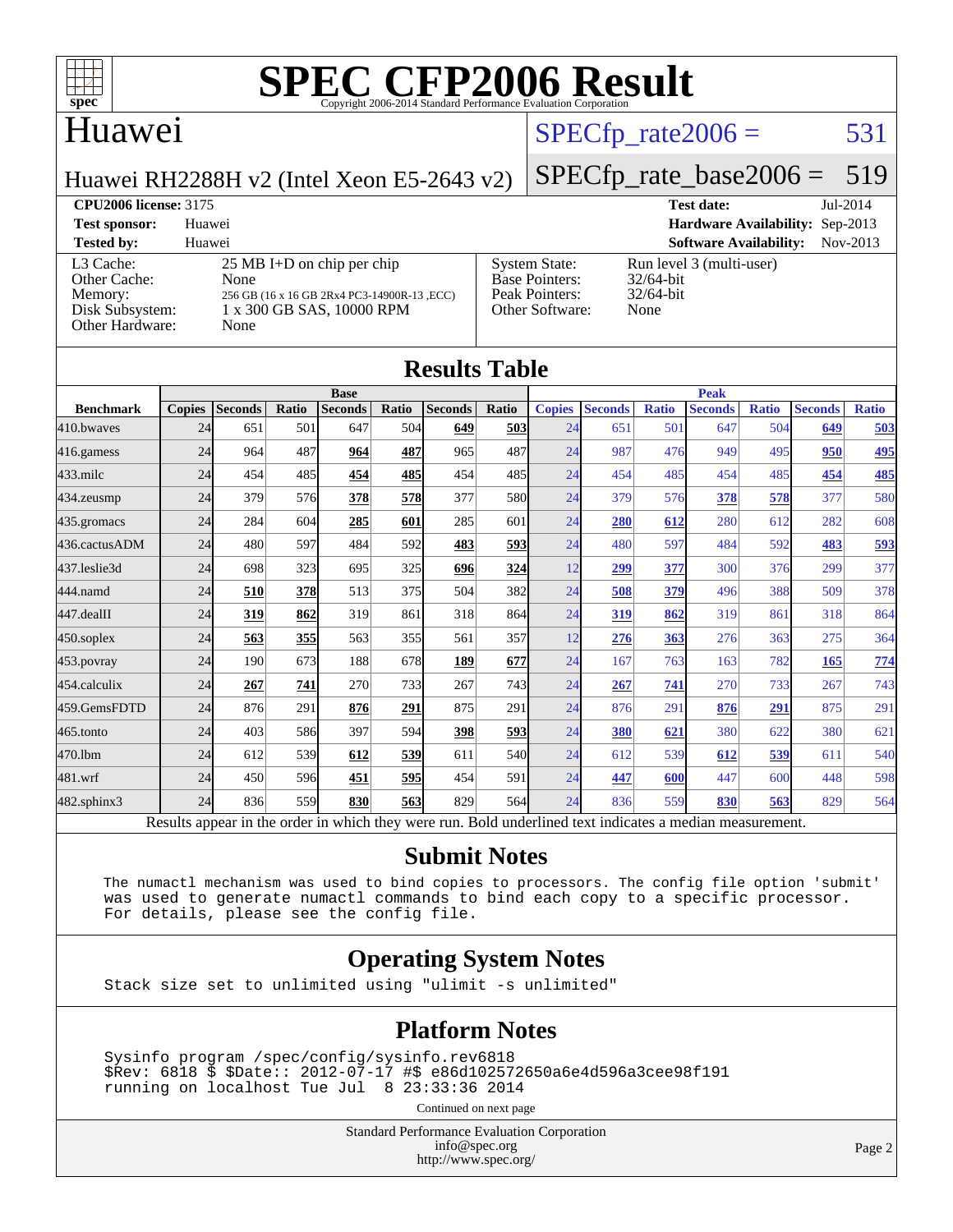

#### Huawei

 $SPECTp\_rate2006 = 531$ 

[SPECfp\\_rate\\_base2006 =](http://www.spec.org/auto/cpu2006/Docs/result-fields.html#SPECfpratebase2006) 519

Huawei RH2288H v2 (Intel Xeon E5-2643 v2)

**[CPU2006 license:](http://www.spec.org/auto/cpu2006/Docs/result-fields.html#CPU2006license)** 3175 **[Test date:](http://www.spec.org/auto/cpu2006/Docs/result-fields.html#Testdate)** Jul-2014 **[Test sponsor:](http://www.spec.org/auto/cpu2006/Docs/result-fields.html#Testsponsor)** Huawei **[Hardware Availability:](http://www.spec.org/auto/cpu2006/Docs/result-fields.html#HardwareAvailability)** Sep-2013 **[Tested by:](http://www.spec.org/auto/cpu2006/Docs/result-fields.html#Testedby)** Huawei **[Software Availability:](http://www.spec.org/auto/cpu2006/Docs/result-fields.html#SoftwareAvailability)** Nov-2013

#### **[Platform Notes \(Continued\)](http://www.spec.org/auto/cpu2006/Docs/result-fields.html#PlatformNotes)**

 This section contains SUT (System Under Test) info as seen by some common utilities. To remove or add to this section, see: <http://www.spec.org/cpu2006/Docs/config.html#sysinfo> From /proc/cpuinfo model name : Intel $(R)$  Xeon $(R)$  CPU E5-2643 v2 @ 3.50GHz 2 "physical id"s (chips) 24 "processors" cores, siblings (Caution: counting these is hw and system dependent. The following excerpts from /proc/cpuinfo might not be reliable. Use with caution.) cpu cores : 6 siblings : 12 physical 0: cores 2 3 4 8 9 10 physical 1: cores 2 3 4 8 9 10 cache size : 25600 KB From /proc/meminfo<br>MemTotal: 264478184 kB HugePages\_Total: 0<br>Hugepagesize: 2048 kB Hugepagesize: /usr/bin/lsb\_release -d Red Hat Enterprise Linux Server release 6.5 (Santiago) From /etc/\*release\* /etc/\*version\* redhat-release: Red Hat Enterprise Linux Server release 6.5 (Santiago) system-release: Red Hat Enterprise Linux Server release 6.5 (Santiago) system-release-cpe: cpe:/o:redhat:enterprise\_linux:6server:ga:server uname -a: Linux localhost 2.6.32-431.el6.x86\_64 #1 SMP Sun Nov 10 22:19:54 EST 2013 x86\_64 x86\_64 x86\_64 GNU/Linux run-level 3 Jul 8 14:30 SPEC is set to: /spec<br>Filesystem Type Type Size Used Avail Use% Mounted on /dev/sda2 ext4 272G 75G 184G 29% / Additional information from dmidecode: BIOS Insyde Corp. RMIBV629 05/12/2014 Memory: 2x Hynix HMT42GR7AFR4C-RD 16 GB 1866 MHz 2 rank 8x NO DIMM NO DIMM 8x Samsung M393B2G70DB0-CMA 16 GB 1866 MHz 2 rank 6x Samsung M393B2G70QH0-CMA 16 GB 1866 MHz 2 rank (End of data from sysinfo program)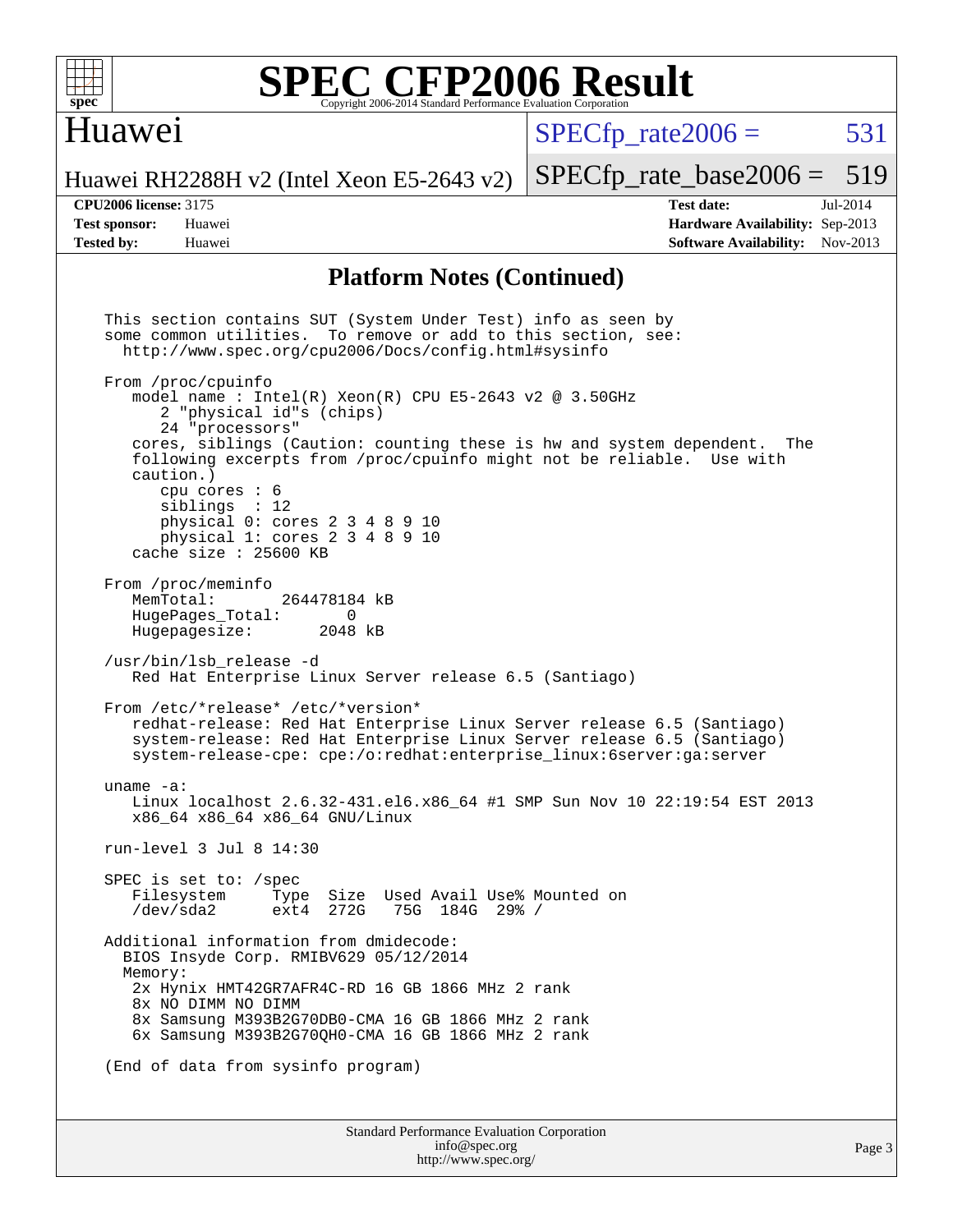

#### Huawei

 $SPECTp\_rate2006 = 531$ 

Huawei RH2288H v2 (Intel Xeon E5-2643 v2)

[SPECfp\\_rate\\_base2006 =](http://www.spec.org/auto/cpu2006/Docs/result-fields.html#SPECfpratebase2006) 519 **[CPU2006 license:](http://www.spec.org/auto/cpu2006/Docs/result-fields.html#CPU2006license)** 3175 **[Test date:](http://www.spec.org/auto/cpu2006/Docs/result-fields.html#Testdate)** Jul-2014

**[Test sponsor:](http://www.spec.org/auto/cpu2006/Docs/result-fields.html#Testsponsor)** Huawei **[Hardware Availability:](http://www.spec.org/auto/cpu2006/Docs/result-fields.html#HardwareAvailability)** Sep-2013 **[Tested by:](http://www.spec.org/auto/cpu2006/Docs/result-fields.html#Testedby)** Huawei **[Software Availability:](http://www.spec.org/auto/cpu2006/Docs/result-fields.html#SoftwareAvailability)** Nov-2013

#### **[General Notes](http://www.spec.org/auto/cpu2006/Docs/result-fields.html#GeneralNotes)**

Environment variables set by runspec before the start of the run: LD LIBRARY PATH = "/spec/libs/32:/spec/libs/64:/spec/sh"

 Binaries compiled on a system with 1x Core i7-860 CPU + 8GB memory using RedHat EL 6.4 Transparent Huge Pages enabled with: echo always > /sys/kernel/mm/redhat\_transparent\_hugepage/enabled Filesystem page cache cleared with: echo 1> /proc/sys/vm/drop\_caches runspec command invoked through numactl i.e.: numactl --interleave=all runspec <etc> The Huawei RH2288H v2 and Huawei RH2288 v2 and the Huawei RH1288 v2 models are electronically equivalent. The results have been measured on a Huawei RH2288H v2 model

#### **[Base Compiler Invocation](http://www.spec.org/auto/cpu2006/Docs/result-fields.html#BaseCompilerInvocation)**

[C benchmarks](http://www.spec.org/auto/cpu2006/Docs/result-fields.html#Cbenchmarks):  $-m64$ 

[C++ benchmarks:](http://www.spec.org/auto/cpu2006/Docs/result-fields.html#CXXbenchmarks) [icpc -m64](http://www.spec.org/cpu2006/results/res2014q3/cpu2006-20140710-30372.flags.html#user_CXXbase_intel_icpc_64bit_bedb90c1146cab66620883ef4f41a67e)

[Fortran benchmarks](http://www.spec.org/auto/cpu2006/Docs/result-fields.html#Fortranbenchmarks): [ifort -m64](http://www.spec.org/cpu2006/results/res2014q3/cpu2006-20140710-30372.flags.html#user_FCbase_intel_ifort_64bit_ee9d0fb25645d0210d97eb0527dcc06e)

[Benchmarks using both Fortran and C](http://www.spec.org/auto/cpu2006/Docs/result-fields.html#BenchmarksusingbothFortranandC): [icc -m64](http://www.spec.org/cpu2006/results/res2014q3/cpu2006-20140710-30372.flags.html#user_CC_FCbase_intel_icc_64bit_0b7121f5ab7cfabee23d88897260401c) [ifort -m64](http://www.spec.org/cpu2006/results/res2014q3/cpu2006-20140710-30372.flags.html#user_CC_FCbase_intel_ifort_64bit_ee9d0fb25645d0210d97eb0527dcc06e)

## **[Base Portability Flags](http://www.spec.org/auto/cpu2006/Docs/result-fields.html#BasePortabilityFlags)**

| 410.bwaves: -DSPEC CPU LP64<br>416.gamess: -DSPEC_CPU_LP64<br>433.milc: -DSPEC CPU LP64<br>434.zeusmp: - DSPEC_CPU_LP64<br>435.gromacs: -DSPEC_CPU_LP64 -nofor_main<br>436.cactusADM: -DSPEC CPU LP64 -nofor main<br>437.leslie3d: -DSPEC CPU LP64<br>444.namd: -DSPEC CPU LP64<br>447.dealII: -DSPEC_CPU_LP64<br>450.soplex: -DSPEC_CPU_LP64 |                                                                |
|-----------------------------------------------------------------------------------------------------------------------------------------------------------------------------------------------------------------------------------------------------------------------------------------------------------------------------------------------|----------------------------------------------------------------|
| 453.povray: -DSPEC_CPU_LP64<br>454.calculix: -DSPEC_CPU_LP64 -nofor_main<br>459.GemsFDTD: -DSPEC CPU LP64<br>465.tonto: - DSPEC CPU LP64<br>470.1bm: - DSPEC CPU LP64                                                                                                                                                                         | 481.wrf: -DSPEC_CPU_LP64 -DSPEC_CPU_CASE_FLAG -DSPEC_CPU_LINUX |
|                                                                                                                                                                                                                                                                                                                                               | Continued on next page                                         |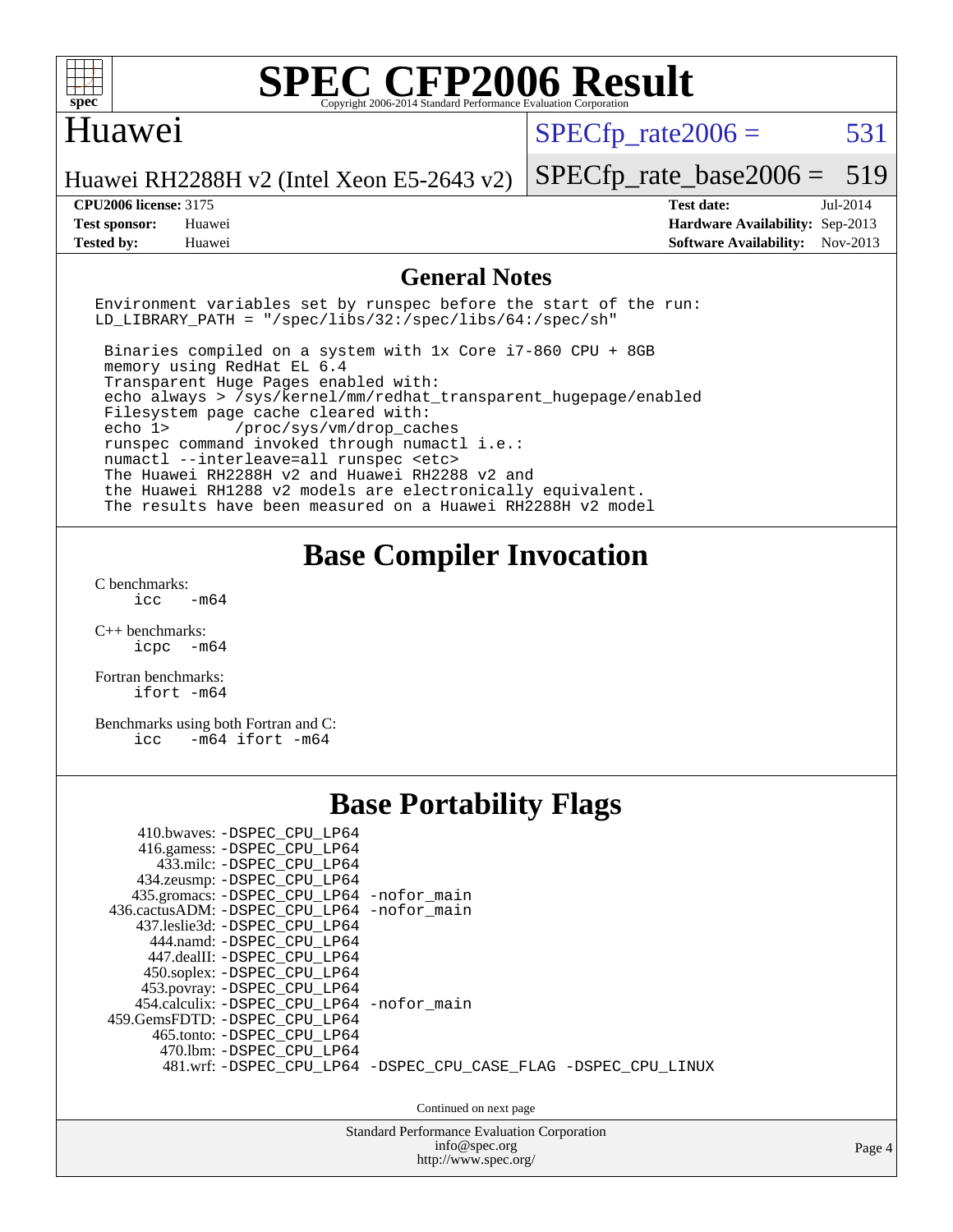

#### Huawei

 $SPECTp\_rate2006 = 531$ 

Huawei RH2288H v2 (Intel Xeon E5-2643 v2)

[SPECfp\\_rate\\_base2006 =](http://www.spec.org/auto/cpu2006/Docs/result-fields.html#SPECfpratebase2006) 519

**[CPU2006 license:](http://www.spec.org/auto/cpu2006/Docs/result-fields.html#CPU2006license)** 3175 **[Test date:](http://www.spec.org/auto/cpu2006/Docs/result-fields.html#Testdate)** Jul-2014 **[Test sponsor:](http://www.spec.org/auto/cpu2006/Docs/result-fields.html#Testsponsor)** Huawei **[Hardware Availability:](http://www.spec.org/auto/cpu2006/Docs/result-fields.html#HardwareAvailability)** Sep-2013 **[Tested by:](http://www.spec.org/auto/cpu2006/Docs/result-fields.html#Testedby)** Huawei **[Software Availability:](http://www.spec.org/auto/cpu2006/Docs/result-fields.html#SoftwareAvailability)** Nov-2013

## **[Base Portability Flags \(Continued\)](http://www.spec.org/auto/cpu2006/Docs/result-fields.html#BasePortabilityFlags)**

482.sphinx3: [-DSPEC\\_CPU\\_LP64](http://www.spec.org/cpu2006/results/res2014q3/cpu2006-20140710-30372.flags.html#suite_basePORTABILITY482_sphinx3_DSPEC_CPU_LP64)

### **[Base Optimization Flags](http://www.spec.org/auto/cpu2006/Docs/result-fields.html#BaseOptimizationFlags)**

[C benchmarks](http://www.spec.org/auto/cpu2006/Docs/result-fields.html#Cbenchmarks):

[-xAVX](http://www.spec.org/cpu2006/results/res2014q3/cpu2006-20140710-30372.flags.html#user_CCbase_f-xAVX) [-ipo](http://www.spec.org/cpu2006/results/res2014q3/cpu2006-20140710-30372.flags.html#user_CCbase_f-ipo) [-O3](http://www.spec.org/cpu2006/results/res2014q3/cpu2006-20140710-30372.flags.html#user_CCbase_f-O3) [-no-prec-div](http://www.spec.org/cpu2006/results/res2014q3/cpu2006-20140710-30372.flags.html#user_CCbase_f-no-prec-div) [-opt-prefetch](http://www.spec.org/cpu2006/results/res2014q3/cpu2006-20140710-30372.flags.html#user_CCbase_f-opt-prefetch) [-auto-p32](http://www.spec.org/cpu2006/results/res2014q3/cpu2006-20140710-30372.flags.html#user_CCbase_f-auto-p32) [-ansi-alias](http://www.spec.org/cpu2006/results/res2014q3/cpu2006-20140710-30372.flags.html#user_CCbase_f-ansi-alias) [-opt-mem-layout-trans=3](http://www.spec.org/cpu2006/results/res2014q3/cpu2006-20140710-30372.flags.html#user_CCbase_f-opt-mem-layout-trans_a7b82ad4bd7abf52556d4961a2ae94d5)

[C++ benchmarks:](http://www.spec.org/auto/cpu2006/Docs/result-fields.html#CXXbenchmarks)

[-xAVX](http://www.spec.org/cpu2006/results/res2014q3/cpu2006-20140710-30372.flags.html#user_CXXbase_f-xAVX) [-ipo](http://www.spec.org/cpu2006/results/res2014q3/cpu2006-20140710-30372.flags.html#user_CXXbase_f-ipo) [-O3](http://www.spec.org/cpu2006/results/res2014q3/cpu2006-20140710-30372.flags.html#user_CXXbase_f-O3) [-no-prec-div](http://www.spec.org/cpu2006/results/res2014q3/cpu2006-20140710-30372.flags.html#user_CXXbase_f-no-prec-div) [-opt-prefetch](http://www.spec.org/cpu2006/results/res2014q3/cpu2006-20140710-30372.flags.html#user_CXXbase_f-opt-prefetch) [-auto-p32](http://www.spec.org/cpu2006/results/res2014q3/cpu2006-20140710-30372.flags.html#user_CXXbase_f-auto-p32) [-ansi-alias](http://www.spec.org/cpu2006/results/res2014q3/cpu2006-20140710-30372.flags.html#user_CXXbase_f-ansi-alias) [-opt-mem-layout-trans=3](http://www.spec.org/cpu2006/results/res2014q3/cpu2006-20140710-30372.flags.html#user_CXXbase_f-opt-mem-layout-trans_a7b82ad4bd7abf52556d4961a2ae94d5)

[Fortran benchmarks](http://www.spec.org/auto/cpu2006/Docs/result-fields.html#Fortranbenchmarks): [-xAVX](http://www.spec.org/cpu2006/results/res2014q3/cpu2006-20140710-30372.flags.html#user_FCbase_f-xAVX) [-ipo](http://www.spec.org/cpu2006/results/res2014q3/cpu2006-20140710-30372.flags.html#user_FCbase_f-ipo) [-O3](http://www.spec.org/cpu2006/results/res2014q3/cpu2006-20140710-30372.flags.html#user_FCbase_f-O3) [-no-prec-div](http://www.spec.org/cpu2006/results/res2014q3/cpu2006-20140710-30372.flags.html#user_FCbase_f-no-prec-div) [-opt-prefetch](http://www.spec.org/cpu2006/results/res2014q3/cpu2006-20140710-30372.flags.html#user_FCbase_f-opt-prefetch)

[Benchmarks using both Fortran and C](http://www.spec.org/auto/cpu2006/Docs/result-fields.html#BenchmarksusingbothFortranandC):

[-xAVX](http://www.spec.org/cpu2006/results/res2014q3/cpu2006-20140710-30372.flags.html#user_CC_FCbase_f-xAVX) [-ipo](http://www.spec.org/cpu2006/results/res2014q3/cpu2006-20140710-30372.flags.html#user_CC_FCbase_f-ipo) [-O3](http://www.spec.org/cpu2006/results/res2014q3/cpu2006-20140710-30372.flags.html#user_CC_FCbase_f-O3) [-no-prec-div](http://www.spec.org/cpu2006/results/res2014q3/cpu2006-20140710-30372.flags.html#user_CC_FCbase_f-no-prec-div) [-opt-prefetch](http://www.spec.org/cpu2006/results/res2014q3/cpu2006-20140710-30372.flags.html#user_CC_FCbase_f-opt-prefetch) [-auto-p32](http://www.spec.org/cpu2006/results/res2014q3/cpu2006-20140710-30372.flags.html#user_CC_FCbase_f-auto-p32) [-ansi-alias](http://www.spec.org/cpu2006/results/res2014q3/cpu2006-20140710-30372.flags.html#user_CC_FCbase_f-ansi-alias) [-opt-mem-layout-trans=3](http://www.spec.org/cpu2006/results/res2014q3/cpu2006-20140710-30372.flags.html#user_CC_FCbase_f-opt-mem-layout-trans_a7b82ad4bd7abf52556d4961a2ae94d5)

### **[Peak Compiler Invocation](http://www.spec.org/auto/cpu2006/Docs/result-fields.html#PeakCompilerInvocation)**

[C benchmarks](http://www.spec.org/auto/cpu2006/Docs/result-fields.html#Cbenchmarks):  $\text{icc}$   $-\text{m64}$ 

[C++ benchmarks \(except as noted below\):](http://www.spec.org/auto/cpu2006/Docs/result-fields.html#CXXbenchmarksexceptasnotedbelow) [icpc -m64](http://www.spec.org/cpu2006/results/res2014q3/cpu2006-20140710-30372.flags.html#user_CXXpeak_intel_icpc_64bit_bedb90c1146cab66620883ef4f41a67e)

450.soplex: [icpc -m32](http://www.spec.org/cpu2006/results/res2014q3/cpu2006-20140710-30372.flags.html#user_peakCXXLD450_soplex_intel_icpc_4e5a5ef1a53fd332b3c49e69c3330699)

[Fortran benchmarks](http://www.spec.org/auto/cpu2006/Docs/result-fields.html#Fortranbenchmarks): [ifort -m64](http://www.spec.org/cpu2006/results/res2014q3/cpu2006-20140710-30372.flags.html#user_FCpeak_intel_ifort_64bit_ee9d0fb25645d0210d97eb0527dcc06e)

[Benchmarks using both Fortran and C](http://www.spec.org/auto/cpu2006/Docs/result-fields.html#BenchmarksusingbothFortranandC): [icc -m64](http://www.spec.org/cpu2006/results/res2014q3/cpu2006-20140710-30372.flags.html#user_CC_FCpeak_intel_icc_64bit_0b7121f5ab7cfabee23d88897260401c) [ifort -m64](http://www.spec.org/cpu2006/results/res2014q3/cpu2006-20140710-30372.flags.html#user_CC_FCpeak_intel_ifort_64bit_ee9d0fb25645d0210d97eb0527dcc06e)

### **[Peak Portability Flags](http://www.spec.org/auto/cpu2006/Docs/result-fields.html#PeakPortabilityFlags)**

 410.bwaves: [-DSPEC\\_CPU\\_LP64](http://www.spec.org/cpu2006/results/res2014q3/cpu2006-20140710-30372.flags.html#suite_peakPORTABILITY410_bwaves_DSPEC_CPU_LP64) 416.gamess: [-DSPEC\\_CPU\\_LP64](http://www.spec.org/cpu2006/results/res2014q3/cpu2006-20140710-30372.flags.html#suite_peakPORTABILITY416_gamess_DSPEC_CPU_LP64) 433.milc: [-DSPEC\\_CPU\\_LP64](http://www.spec.org/cpu2006/results/res2014q3/cpu2006-20140710-30372.flags.html#suite_peakPORTABILITY433_milc_DSPEC_CPU_LP64) 434.zeusmp: [-DSPEC\\_CPU\\_LP64](http://www.spec.org/cpu2006/results/res2014q3/cpu2006-20140710-30372.flags.html#suite_peakPORTABILITY434_zeusmp_DSPEC_CPU_LP64) 435.gromacs: [-DSPEC\\_CPU\\_LP64](http://www.spec.org/cpu2006/results/res2014q3/cpu2006-20140710-30372.flags.html#suite_peakPORTABILITY435_gromacs_DSPEC_CPU_LP64) [-nofor\\_main](http://www.spec.org/cpu2006/results/res2014q3/cpu2006-20140710-30372.flags.html#user_peakLDPORTABILITY435_gromacs_f-nofor_main) 436.cactusADM: [-DSPEC\\_CPU\\_LP64](http://www.spec.org/cpu2006/results/res2014q3/cpu2006-20140710-30372.flags.html#suite_peakPORTABILITY436_cactusADM_DSPEC_CPU_LP64) [-nofor\\_main](http://www.spec.org/cpu2006/results/res2014q3/cpu2006-20140710-30372.flags.html#user_peakLDPORTABILITY436_cactusADM_f-nofor_main)

Continued on next page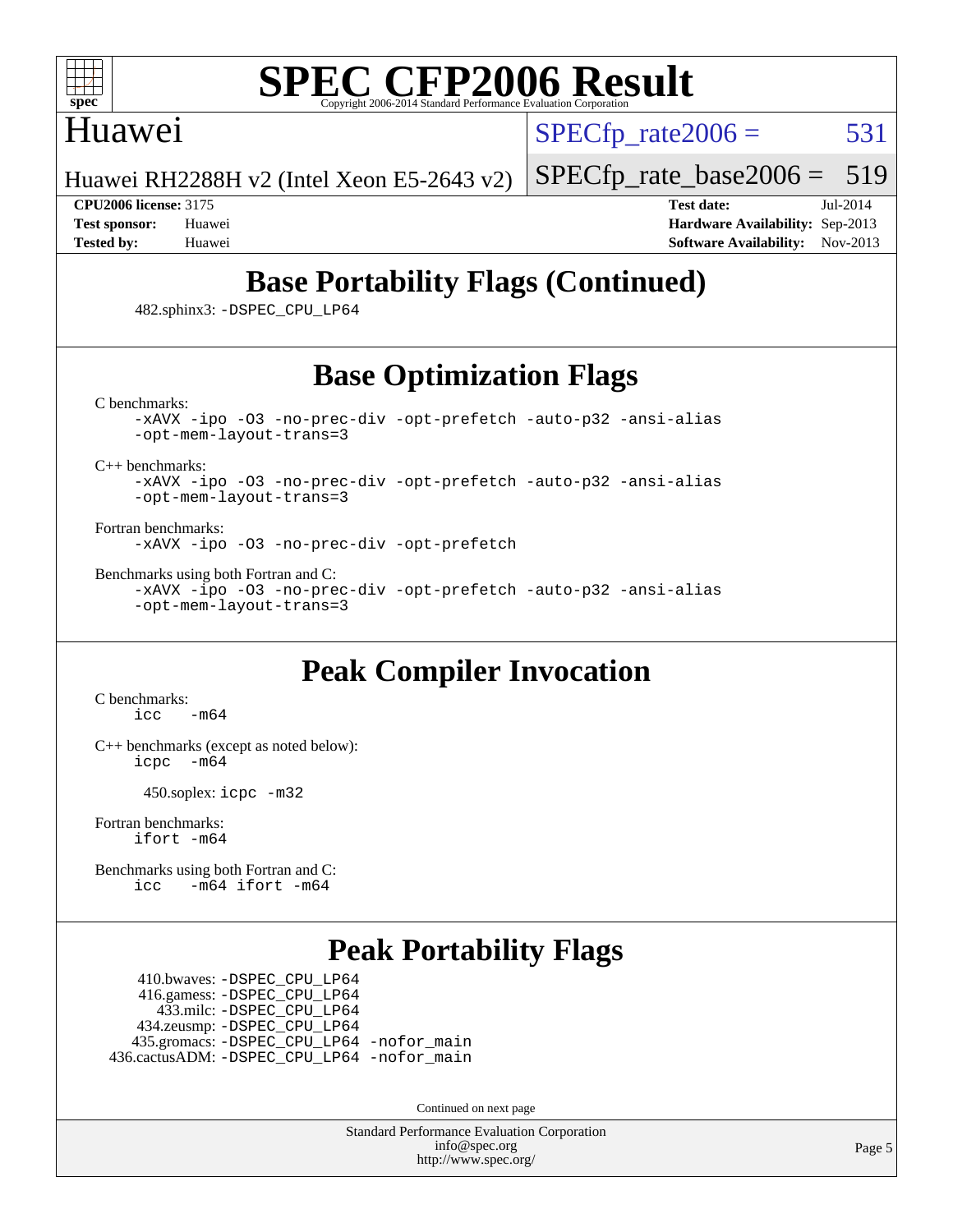

#### Huawei

 $SPECTp\_rate2006 = 531$ 

Huawei RH2288H v2 (Intel Xeon E5-2643 v2)

[SPECfp\\_rate\\_base2006 =](http://www.spec.org/auto/cpu2006/Docs/result-fields.html#SPECfpratebase2006) 519

**[CPU2006 license:](http://www.spec.org/auto/cpu2006/Docs/result-fields.html#CPU2006license)** 3175 **[Test date:](http://www.spec.org/auto/cpu2006/Docs/result-fields.html#Testdate)** Jul-2014 **[Test sponsor:](http://www.spec.org/auto/cpu2006/Docs/result-fields.html#Testsponsor)** Huawei **[Hardware Availability:](http://www.spec.org/auto/cpu2006/Docs/result-fields.html#HardwareAvailability)** Sep-2013 **[Tested by:](http://www.spec.org/auto/cpu2006/Docs/result-fields.html#Testedby)** Huawei **[Software Availability:](http://www.spec.org/auto/cpu2006/Docs/result-fields.html#SoftwareAvailability)** Nov-2013

## **[Peak Portability Flags \(Continued\)](http://www.spec.org/auto/cpu2006/Docs/result-fields.html#PeakPortabilityFlags)**

 437.leslie3d: [-DSPEC\\_CPU\\_LP64](http://www.spec.org/cpu2006/results/res2014q3/cpu2006-20140710-30372.flags.html#suite_peakPORTABILITY437_leslie3d_DSPEC_CPU_LP64) 444.namd: [-DSPEC\\_CPU\\_LP64](http://www.spec.org/cpu2006/results/res2014q3/cpu2006-20140710-30372.flags.html#suite_peakPORTABILITY444_namd_DSPEC_CPU_LP64) 447.dealII: [-DSPEC\\_CPU\\_LP64](http://www.spec.org/cpu2006/results/res2014q3/cpu2006-20140710-30372.flags.html#suite_peakPORTABILITY447_dealII_DSPEC_CPU_LP64) 453.povray: [-DSPEC\\_CPU\\_LP64](http://www.spec.org/cpu2006/results/res2014q3/cpu2006-20140710-30372.flags.html#suite_peakPORTABILITY453_povray_DSPEC_CPU_LP64) 454.calculix: [-DSPEC\\_CPU\\_LP64](http://www.spec.org/cpu2006/results/res2014q3/cpu2006-20140710-30372.flags.html#suite_peakPORTABILITY454_calculix_DSPEC_CPU_LP64) [-nofor\\_main](http://www.spec.org/cpu2006/results/res2014q3/cpu2006-20140710-30372.flags.html#user_peakLDPORTABILITY454_calculix_f-nofor_main) 459.GemsFDTD: [-DSPEC\\_CPU\\_LP64](http://www.spec.org/cpu2006/results/res2014q3/cpu2006-20140710-30372.flags.html#suite_peakPORTABILITY459_GemsFDTD_DSPEC_CPU_LP64) 465.tonto: [-DSPEC\\_CPU\\_LP64](http://www.spec.org/cpu2006/results/res2014q3/cpu2006-20140710-30372.flags.html#suite_peakPORTABILITY465_tonto_DSPEC_CPU_LP64) 470.lbm: [-DSPEC\\_CPU\\_LP64](http://www.spec.org/cpu2006/results/res2014q3/cpu2006-20140710-30372.flags.html#suite_peakPORTABILITY470_lbm_DSPEC_CPU_LP64) 481.wrf: [-DSPEC\\_CPU\\_LP64](http://www.spec.org/cpu2006/results/res2014q3/cpu2006-20140710-30372.flags.html#suite_peakPORTABILITY481_wrf_DSPEC_CPU_LP64) [-DSPEC\\_CPU\\_CASE\\_FLAG](http://www.spec.org/cpu2006/results/res2014q3/cpu2006-20140710-30372.flags.html#b481.wrf_peakCPORTABILITY_DSPEC_CPU_CASE_FLAG) [-DSPEC\\_CPU\\_LINUX](http://www.spec.org/cpu2006/results/res2014q3/cpu2006-20140710-30372.flags.html#b481.wrf_peakCPORTABILITY_DSPEC_CPU_LINUX) 482.sphinx3: [-DSPEC\\_CPU\\_LP64](http://www.spec.org/cpu2006/results/res2014q3/cpu2006-20140710-30372.flags.html#suite_peakPORTABILITY482_sphinx3_DSPEC_CPU_LP64)

## **[Peak Optimization Flags](http://www.spec.org/auto/cpu2006/Docs/result-fields.html#PeakOptimizationFlags)**

[C benchmarks](http://www.spec.org/auto/cpu2006/Docs/result-fields.html#Cbenchmarks):

433.milc:  $-x$ AVX(pass 2)  $-p$ rof-gen(pass 1)  $-p$ ipo(pass 2)  $-03$ (pass 2) [-no-prec-div](http://www.spec.org/cpu2006/results/res2014q3/cpu2006-20140710-30372.flags.html#user_peakPASS2_CFLAGSPASS2_LDFLAGS433_milc_f-no-prec-div)(pass 2) [-opt-mem-layout-trans=3](http://www.spec.org/cpu2006/results/res2014q3/cpu2006-20140710-30372.flags.html#user_peakPASS2_CFLAGS433_milc_f-opt-mem-layout-trans_a7b82ad4bd7abf52556d4961a2ae94d5)(pass 2) [-prof-use](http://www.spec.org/cpu2006/results/res2014q3/cpu2006-20140710-30372.flags.html#user_peakPASS2_CFLAGSPASS2_LDFLAGS433_milc_prof_use_bccf7792157ff70d64e32fe3e1250b55)(pass 2) [-auto-ilp32](http://www.spec.org/cpu2006/results/res2014q3/cpu2006-20140710-30372.flags.html#user_peakCOPTIMIZE433_milc_f-auto-ilp32)

 $470$ .lbm: basepeak = yes

482.sphinx3: basepeak = yes

[C++ benchmarks:](http://www.spec.org/auto/cpu2006/Docs/result-fields.html#CXXbenchmarks)

 $444$ .namd:  $-x$ AVX(pass 2)  $-p$ rof-gen(pass 1)  $-p$ o(pass 2)  $-03$ (pass 2) [-no-prec-div](http://www.spec.org/cpu2006/results/res2014q3/cpu2006-20140710-30372.flags.html#user_peakPASS2_CXXFLAGSPASS2_LDFLAGS444_namd_f-no-prec-div)(pass 2) [-opt-mem-layout-trans=3](http://www.spec.org/cpu2006/results/res2014q3/cpu2006-20140710-30372.flags.html#user_peakPASS2_CXXFLAGS444_namd_f-opt-mem-layout-trans_a7b82ad4bd7abf52556d4961a2ae94d5)(pass 2) [-prof-use](http://www.spec.org/cpu2006/results/res2014q3/cpu2006-20140710-30372.flags.html#user_peakPASS2_CXXFLAGSPASS2_LDFLAGS444_namd_prof_use_bccf7792157ff70d64e32fe3e1250b55)(pass 2) [-fno-alias](http://www.spec.org/cpu2006/results/res2014q3/cpu2006-20140710-30372.flags.html#user_peakCXXOPTIMIZE444_namd_f-no-alias_694e77f6c5a51e658e82ccff53a9e63a) [-auto-ilp32](http://www.spec.org/cpu2006/results/res2014q3/cpu2006-20140710-30372.flags.html#user_peakCXXOPTIMIZE444_namd_f-auto-ilp32)

447.dealII: basepeak = yes

 $450$ .soplex:  $-x$ AVX(pass 2)  $-p$ rof-gen(pass 1)  $-i$ po(pass 2)  $-03$ (pass 2) [-no-prec-div](http://www.spec.org/cpu2006/results/res2014q3/cpu2006-20140710-30372.flags.html#user_peakPASS2_CXXFLAGSPASS2_LDFLAGS450_soplex_f-no-prec-div)(pass 2) [-opt-mem-layout-trans=3](http://www.spec.org/cpu2006/results/res2014q3/cpu2006-20140710-30372.flags.html#user_peakPASS2_CXXFLAGS450_soplex_f-opt-mem-layout-trans_a7b82ad4bd7abf52556d4961a2ae94d5)(pass 2) [-prof-use](http://www.spec.org/cpu2006/results/res2014q3/cpu2006-20140710-30372.flags.html#user_peakPASS2_CXXFLAGSPASS2_LDFLAGS450_soplex_prof_use_bccf7792157ff70d64e32fe3e1250b55)(pass 2) [-opt-malloc-options=3](http://www.spec.org/cpu2006/results/res2014q3/cpu2006-20140710-30372.flags.html#user_peakOPTIMIZE450_soplex_f-opt-malloc-options_13ab9b803cf986b4ee62f0a5998c2238)

 453.povray: [-xAVX](http://www.spec.org/cpu2006/results/res2014q3/cpu2006-20140710-30372.flags.html#user_peakPASS2_CXXFLAGSPASS2_LDFLAGS453_povray_f-xAVX)(pass 2) [-prof-gen](http://www.spec.org/cpu2006/results/res2014q3/cpu2006-20140710-30372.flags.html#user_peakPASS1_CXXFLAGSPASS1_LDFLAGS453_povray_prof_gen_e43856698f6ca7b7e442dfd80e94a8fc)(pass 1) [-ipo](http://www.spec.org/cpu2006/results/res2014q3/cpu2006-20140710-30372.flags.html#user_peakPASS2_CXXFLAGSPASS2_LDFLAGS453_povray_f-ipo)(pass 2) [-O3](http://www.spec.org/cpu2006/results/res2014q3/cpu2006-20140710-30372.flags.html#user_peakPASS2_CXXFLAGSPASS2_LDFLAGS453_povray_f-O3)(pass 2) [-no-prec-div](http://www.spec.org/cpu2006/results/res2014q3/cpu2006-20140710-30372.flags.html#user_peakPASS2_CXXFLAGSPASS2_LDFLAGS453_povray_f-no-prec-div)(pass 2) [-opt-mem-layout-trans=3](http://www.spec.org/cpu2006/results/res2014q3/cpu2006-20140710-30372.flags.html#user_peakPASS2_CXXFLAGS453_povray_f-opt-mem-layout-trans_a7b82ad4bd7abf52556d4961a2ae94d5)(pass 2) [-prof-use](http://www.spec.org/cpu2006/results/res2014q3/cpu2006-20140710-30372.flags.html#user_peakPASS2_CXXFLAGSPASS2_LDFLAGS453_povray_prof_use_bccf7792157ff70d64e32fe3e1250b55)(pass 2) [-unroll4](http://www.spec.org/cpu2006/results/res2014q3/cpu2006-20140710-30372.flags.html#user_peakCXXOPTIMIZE453_povray_f-unroll_4e5e4ed65b7fd20bdcd365bec371b81f) [-ansi-alias](http://www.spec.org/cpu2006/results/res2014q3/cpu2006-20140710-30372.flags.html#user_peakCXXOPTIMIZE453_povray_f-ansi-alias)

[Fortran benchmarks](http://www.spec.org/auto/cpu2006/Docs/result-fields.html#Fortranbenchmarks):

 $410.bwaves: basepeak = yes$ 

 416.gamess: [-xAVX](http://www.spec.org/cpu2006/results/res2014q3/cpu2006-20140710-30372.flags.html#user_peakPASS2_FFLAGSPASS2_LDFLAGS416_gamess_f-xAVX)(pass 2) [-prof-gen](http://www.spec.org/cpu2006/results/res2014q3/cpu2006-20140710-30372.flags.html#user_peakPASS1_FFLAGSPASS1_LDFLAGS416_gamess_prof_gen_e43856698f6ca7b7e442dfd80e94a8fc)(pass 1) [-ipo](http://www.spec.org/cpu2006/results/res2014q3/cpu2006-20140710-30372.flags.html#user_peakPASS2_FFLAGSPASS2_LDFLAGS416_gamess_f-ipo)(pass 2) [-O3](http://www.spec.org/cpu2006/results/res2014q3/cpu2006-20140710-30372.flags.html#user_peakPASS2_FFLAGSPASS2_LDFLAGS416_gamess_f-O3)(pass 2) [-no-prec-div](http://www.spec.org/cpu2006/results/res2014q3/cpu2006-20140710-30372.flags.html#user_peakPASS2_FFLAGSPASS2_LDFLAGS416_gamess_f-no-prec-div)(pass 2) [-prof-use](http://www.spec.org/cpu2006/results/res2014q3/cpu2006-20140710-30372.flags.html#user_peakPASS2_FFLAGSPASS2_LDFLAGS416_gamess_prof_use_bccf7792157ff70d64e32fe3e1250b55)(pass 2) [-unroll2](http://www.spec.org/cpu2006/results/res2014q3/cpu2006-20140710-30372.flags.html#user_peakOPTIMIZE416_gamess_f-unroll_784dae83bebfb236979b41d2422d7ec2) [-inline-level=0](http://www.spec.org/cpu2006/results/res2014q3/cpu2006-20140710-30372.flags.html#user_peakOPTIMIZE416_gamess_f-inline-level_318d07a09274ad25e8d15dbfaa68ba50) [-scalar-rep-](http://www.spec.org/cpu2006/results/res2014q3/cpu2006-20140710-30372.flags.html#user_peakOPTIMIZE416_gamess_f-disablescalarrep_abbcad04450fb118e4809c81d83c8a1d)

Continued on next page

```
Standard Performance Evaluation Corporation
   info@spec.org
http://www.spec.org/
```